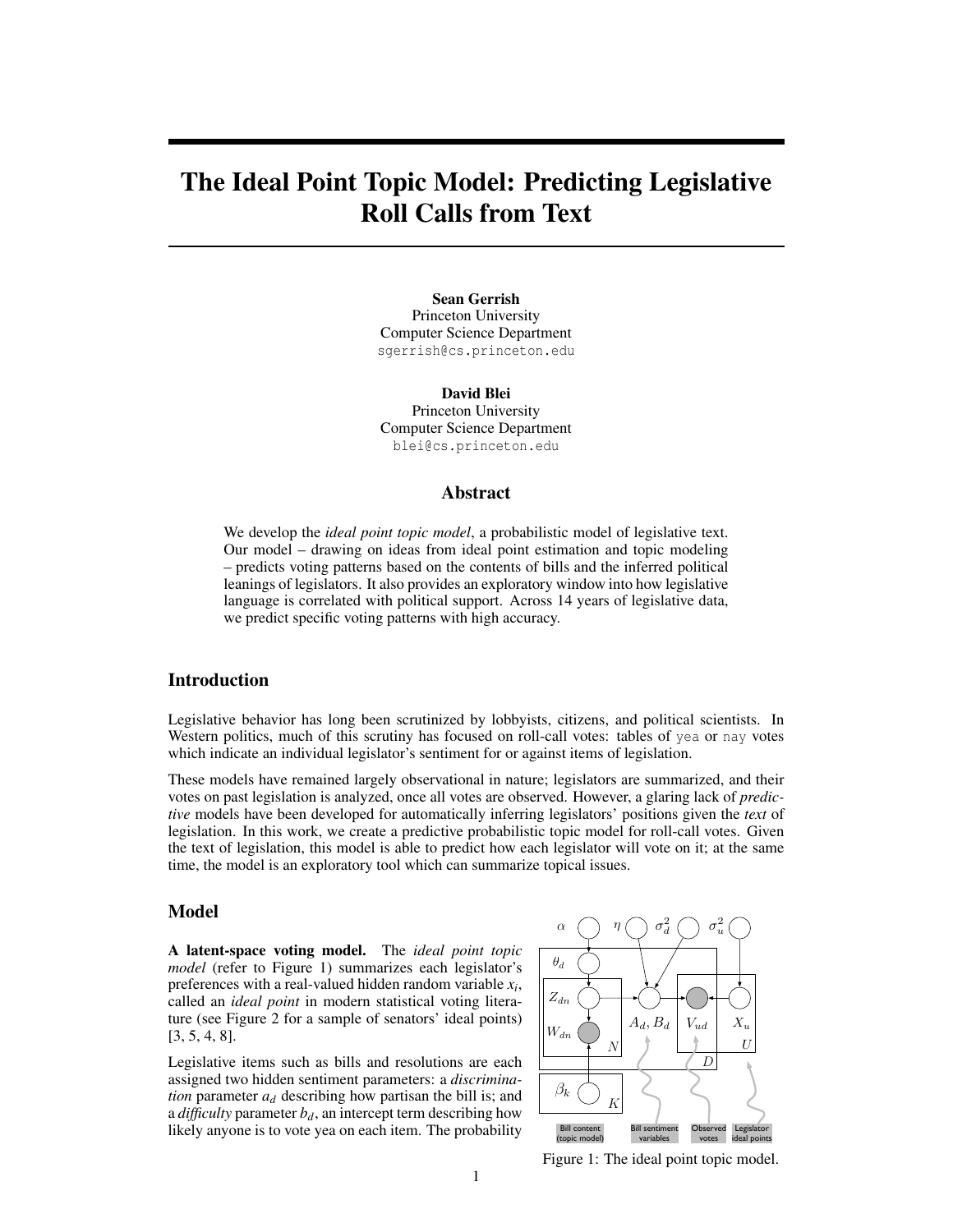of a yea-vote by legislator *i* on a specific piece of legislation *d* is then given by the logistic function

$$
p(yea|x_i, a_d, b_d) \sim \sigma(x_i a_d + b_d) := \frac{\exp(x_i a_d + b_d)}{\exp(x_i a_d + b_d) + 1}
$$

This logistic function can be motivated by a model of behavioral choice (the probit function can be similarly motivated) [4]. With this setup, ideal points learned by the model provide a lens into legislators' political leanings. Because the U.S. has two primary political parties which tend to vote in blocks, ideal points indicate party affiliation; see Figure 2.



Figure 2: Senators by ideal point, with Republicans (red) and Democrats (blue).

Supervised Topics. We turn this model into a discriminative model with supervised topics [1]. The supervised topic model represents text documents with the generative assumptions of Latent Dirichlet Allocation: each document is a mixture  $\theta_d$  of *topics*, or distributions over word counts [2]. These documents' topics are then used to predict documents' sentiment parameters  $a_d$ ,  $b_d$  with a linear model. The topics β naturally adjust during inference to improve the model's predictive performance.

Posterior Inference. Note that the only observed variables in the model are the text of each legislative item and an incomplete user-item matrix of votes. To estimate values of the hidden random variables, we use posterior inference. To fit this posterior, we derived fast variational updates  $[6]$ <sup>1</sup>. which converge much more quickly than Gibbs sampling (the current state-of-the-art).

## Experiments: Analyzing the U.S. House and Senate

We studied the performance of the ideal point topic model on 14 years of data from the United States House of Representatives and Senate. We first demonstrate how the ideal point topic model can be used to explore legislative data; then we evaluate its generalization performance as a way to predict votes from bill texts.

We collected roll-coll votes for Congresses 104 through 110 (January 1995 to January 2009). Only votes regarding bills and resolution final passage was included (as opposed to amendments of the legislation). We downloaded the data from Govtrack, an independent Website which provides comprehensive tracking of legislative information to the public. Our collection contains 4,915 documents, 1,253 unique legislators, and 1,802,767 yea or nay roll-call votes (all other voting information, such as abstentions, were removed from the dataset).

To select tokens, we first lemmatized the documents with Treetagger [10]. Then we retained a vocabulary of statistically significant *n*-grams ( $1 \le n \le 5$ ). After this, our vocabulary contained 4,063 unique *n*-grams (used as tokens) with 667,648 total *n*-gram observations.

In all of the fits described below, we ran coordinate ascent variational inference until the objective function increased by no more than 0.001%.

#### Exploring topics and bills

In this section, we examine a fit of the ideal point topic model for all the bills and votes of a session. This demonstrates the model's use as an exploratory tool of political data. For this analysis, we used dispersion  $\sigma_d = 0.001$  and 32 topics. We focus on the 109th session (January 2005 to January 2007).

The regression coefficients of the ideal point topic model  $\hat{\eta}$  provide a window into how the prevalence of each topic in a bill correlates with its corresponding difficulty and discrimination parameters. When used for exploration, this parameter demonstrates which topics are likely to receive yea

<sup>1</sup>Correlation between legislators' ideal points with our variational and existing (MCMC) methods exceeds 0.98.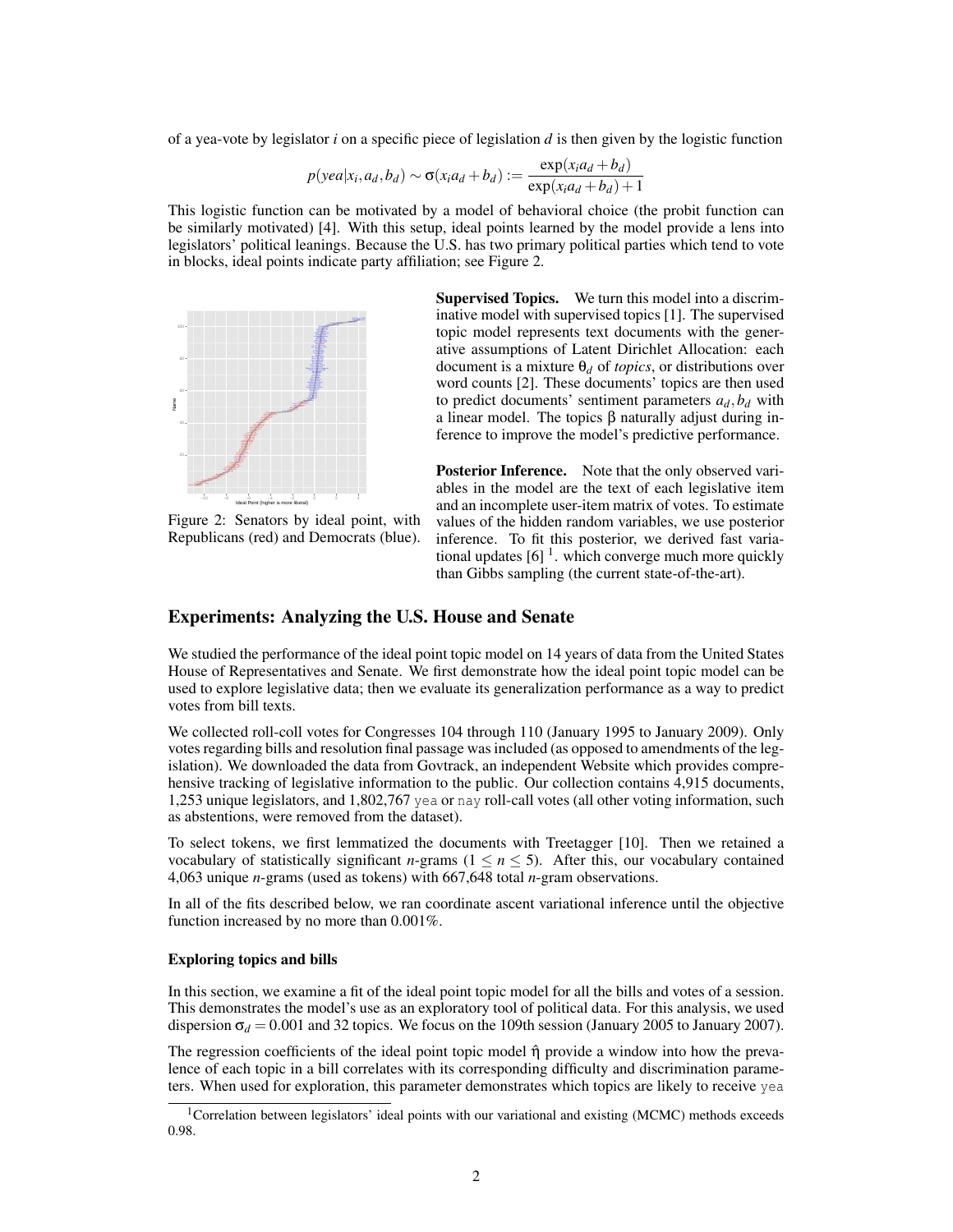

Figure 3: Accuracy by session. The ideal point topic model is shown in solid black for different numbers of topics. The *yea* baseline is the horizontal dotted black line. *LARS* for different regularization parameters is shown in other horizontal lines. Note that for the sessions 104-105, *LARS* and *yea* are below the fold.

votes regardless of political party (difficulty) and which are likely to receive partisan votes (discrimination). Thus, the topics are positioned in the same latent space as the bills. Below we describe some of these topics in more detail and connect them to the data.

Health care. The topic about health care has a low (but positive) difficulty and is on the right wing. A document that contains many words assigned to this topic is the *Help Efficient, Accessible, Low-cost, Timely Healthcare (HEALTH) Act of 2005*. At a time of rising health costs, the HEALTH Act was proposed to "reduce the incidence of 'defensive medicine' and lower the cost of health care liability insurance, all of which contribute to the escalation of health care costs". This bill was only voted on in the House. It passed with 53% of the votes, 93% of which were Republican.

We can consider the twenty bills which most express this topic and examine their votes in aggregate. 69% of these votes were "Yea" (accounting for the positive difficulty) and Democrats accounted for only 20% of those votes (accounting for the far right wing position).

Immigration The topic about immigration has negative difficulty and is slightly on the left wing. One of the most topical documents in this topic was the *Securing America's Borders Act*, which was weakly favored by Republicans but failed a cloture motion (i.e., a filibuster by Democrats). This topic also included the *Comprehensive Immigration Reform Act of 2006*, which was moderately Democratic and passed the House. Looking at the top twenty bills that most express this topic, only 48% of the votes are "Yea" (accounting for the negative difficulty) and Democrats casted 53% of these positive votes (accounting for the slight left leaning).

Banking The topic about banking has a high difficulty. The most topical documents in this topic were a *To provide regulatory relief and improve productivity for insured depository institutions* (passed unanimously) and the *Military Personnel Financial Services Protection Act* (passed overwhelmingly). Among the top twenty bills expressing this topic, 99% of votes were positive.

### Checking the ideal points

We can also use the in-sample fit to assess the quality of the ideal points of the legislators. In classical ideal point modeling, this is done via in-sample accuracy: How well does the model explain the observed votes?

The worst-predicted legislator was Ronald Paul, who was consistently predicted poorly across sessions, with average ideal point of 0.89 – slightly more Republican than average (for comparison, *National Journal*'s 2006 Conservative score placed Paul at the 39*th* percentile of Conservatives). Paul is a former member of the Libertarian party, even having run for President for the Libertarian party in 1988.

The poor prediction of Ron Paul appears to be a limitation of the ideal-point model instead of a limitation of the supervised document parameters. Indeed, Paul's accuracy with the classical ideal point model is also poor.